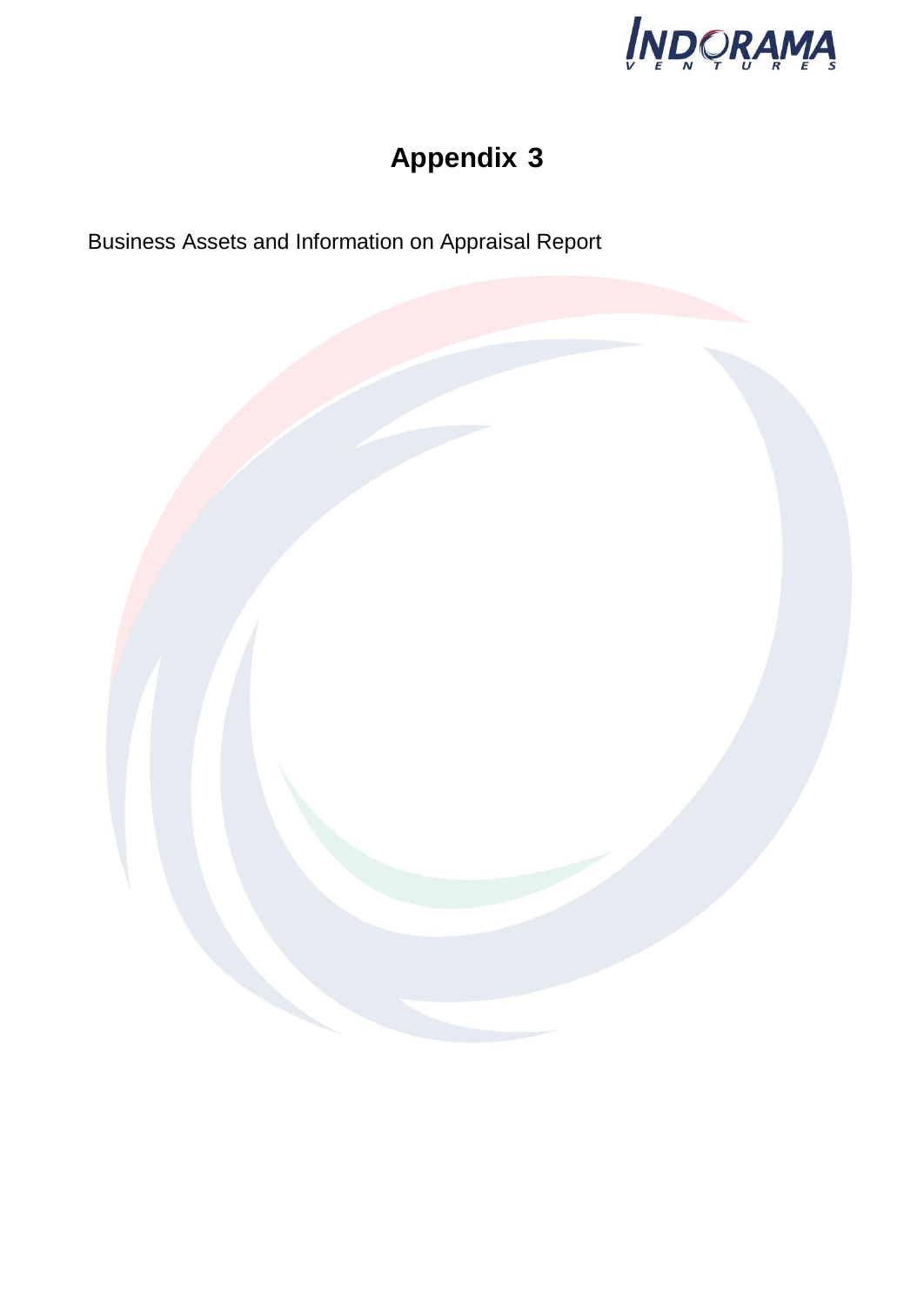### **Assets Used in Business Operations and Details of Asset Appraisal**

#### **A. Assets Used in Business Operations**

#### *Property, Plant and Equipment*

Indorama Ventures PCL had fixed assets as stated in consolidated financial statement are property, plant and equipment of subsidiaries. As of December 31, 2020 and December 31, 2021, we had net book value of plant and equipment of subsidiaries used in our operation after deducting of accumulated depreciation and other impairment as stated in our consolidated financial statement equal to Baht 264,291 million and Baht 291,677 million or 58.3% and 53.8% of total assets. Details are as follows:

|                                           |                                                         | <b>Unit: Baht million</b> |  |
|-------------------------------------------|---------------------------------------------------------|---------------------------|--|
| <b>Type</b>                               | Net Book Value after Accumulated<br><b>Depreciation</b> |                           |  |
|                                           | <b>December 31, 2020</b>                                | <b>December 31, 2021</b>  |  |
| Land and land improvements                | 12,354                                                  | 13,672                    |  |
| Buildings and building improvements       | 23,539                                                  | 24,752                    |  |
| Machinery and equipment                   | 202,366                                                 | 217,665                   |  |
| Office furniture, fixtures, and equipment | 1,183                                                   | 1,200                     |  |
| Transportation equipment                  | 621                                                     | 640                       |  |
| Spare parts                               | 1,178                                                   | 1,269                     |  |
| Construction in progress                  | 23,050                                                  | 32,479                    |  |
| <b>Total Net Book Value</b>               | 264.291                                                 | 291,677                   |  |

*Remark: As of December 31, 2021, mortgaged with financial institutions for 27,641 Baht millions.* 

#### *On-going Investment Projects*

Major announcement & ongoing projects as on 31<sup>st</sup> December 2021 are as follows:

- a. Acquisition of Downstream Surfactants (Oxiteno)
- b. Acquisition of Integrated PTA-PET plant in USA (Corpus Christi)
- c. Expansion of recycled PET
- d. Olympus Cost Transformation Program
- e. Other minor expansions and debottlenecks at various locations

#### *Intangible Assets*

Indorama Ventures PCL had net book value of intangible assets as of December 31, 2020 and December 31, 2021 equal to Baht 31,231 million and Baht 33,869 million or 6.9% and 6.3% of total assets, respectively. Details are as follows: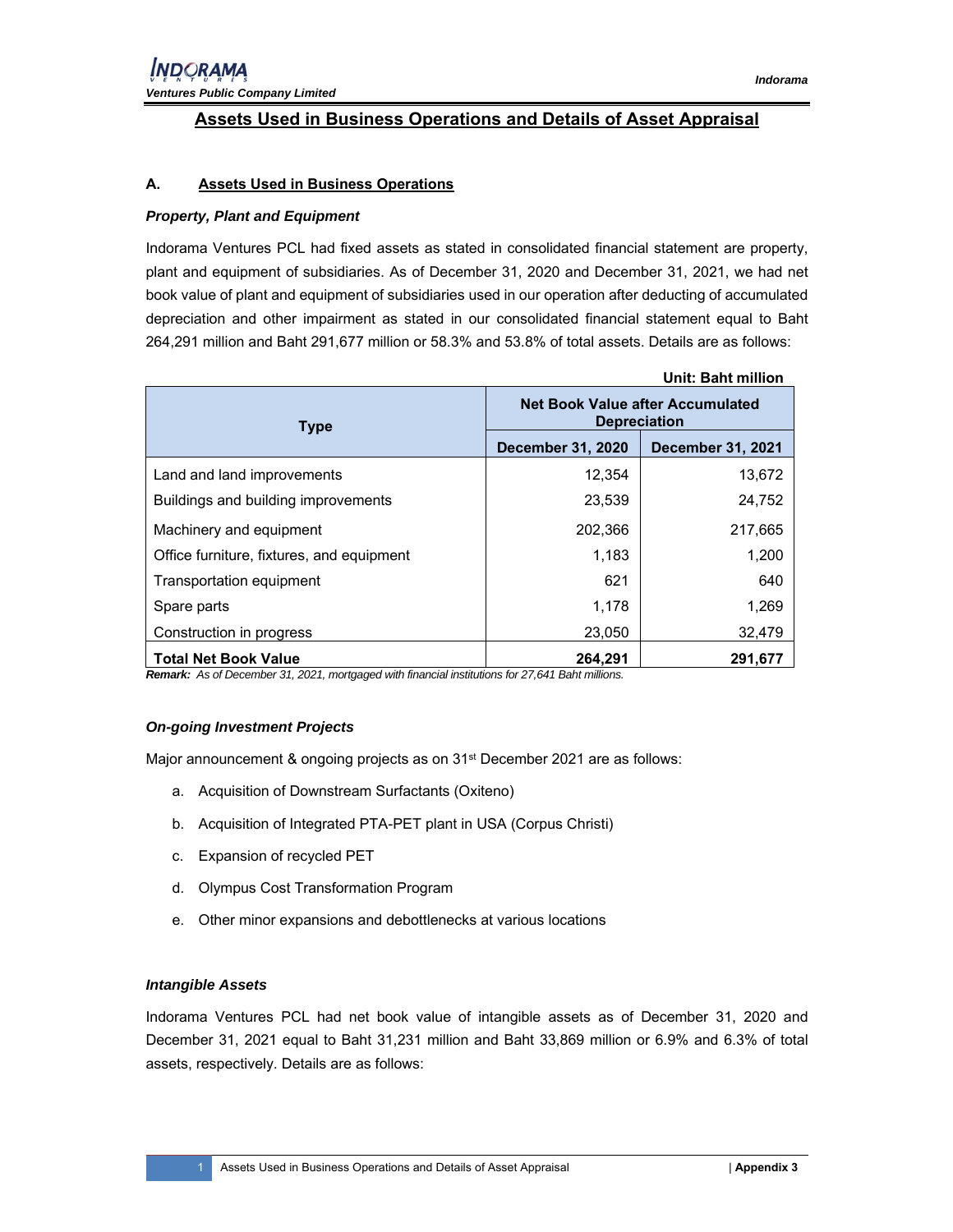| Unit: Baht million                           |                                |                          |  |  |
|----------------------------------------------|--------------------------------|--------------------------|--|--|
|                                              | <b>Net Book Value</b>          |                          |  |  |
| <b>Type</b>                                  | December 31, 2020 <sup>1</sup> | <b>December 31, 2021</b> |  |  |
| <b>Right Acquired</b>                        | 151                            | 145                      |  |  |
| Supplier Contract and ralationships          | 4,426                          | 4,327                    |  |  |
| Software Licenses                            | 187                            | 206                      |  |  |
| Technology License and Knowhow               | 7,681                          | 7,649                    |  |  |
| <b>Customer Contracts and Relationships</b>  | 13,581                         | 13,767                   |  |  |
| Trade Name and Trademarks                    | 2,339                          | 2,275                    |  |  |
| <b>Chemical Exchange Contract</b>            | 162                            | 163                      |  |  |
| Capitalised development expenditure          | 707                            | 718                      |  |  |
| Environment rights                           | 15                             | 282                      |  |  |
| Intangible assets under development          | 1,982                          | 4,337                    |  |  |
| <b>Total Book Value of Intangible Assets</b> | 31,231                         | 33,869                   |  |  |

*Remarks: <sup>1</sup> Certain type of Intangible Assets in 2020 have been reclassified.*

#### *Investments*

Indorama Ventures PCL operates as a holding company; therefore our main assets are the investments. As of December 31, 2020 and December 31, 2021, we had net book value of our investments in subsidiaries as stated in our separate financial statement under the cost method equal to Baht 66,587 million and Baht 66,587 million or 40.3% and 37.6% of total assets in our separate financial statement, respectively. Details are as follows:

|                                              |                                       |                                    | <b>Unit: Baht million</b> |
|----------------------------------------------|---------------------------------------|------------------------------------|---------------------------|
|                                              | Ownership                             | Net Book Value of Investment as of |                           |
| Subsidiaries <sup>1</sup>                    | Interest <sup>2</sup><br>(Direct) (%) | December 31,<br>2020               | December 31,<br>2021      |
| Indorama Petrochem Ltd.                      | 99.99                                 | 7,944                              | 7,944                     |
| Indorama Holdings Ltd.                       | 99.81                                 | 2,001                              | 2,001                     |
| Indorama Polymers PCL                        | 72.60                                 | 7,220                              | 7,220                     |
| Indorama Polyesters Industries PCL           | 64.94                                 | 1,474                              | 1,474                     |
| <b>TPT Petrochemicals PCL</b>                | 99.97                                 | 5,182                              | 5,182                     |
| <b>IVL Belgium N.V.</b>                      | 99.99                                 | 8                                  | 8                         |
| Indo Polymers Mauritius Limited              |                                       | -                                  |                           |
| Indorama Ventures Global Services<br>Limited | 99.99                                 | 42.758                             | 42.758                    |
| <b>Total Book Value</b>                      |                                       | 66,587                             | 66,587                    |

*Remarks: <sup>1</sup> Only companies which are held directly by Indorama Ventures PCL 2 As at December 31, 2021* 

#### *Trademarks in connection with our business*

The Company, subsidiaries and affiliates use a number of trademarks, trade names and service marks in connection with the business. We market our products under various brand names, which are registered in various countries.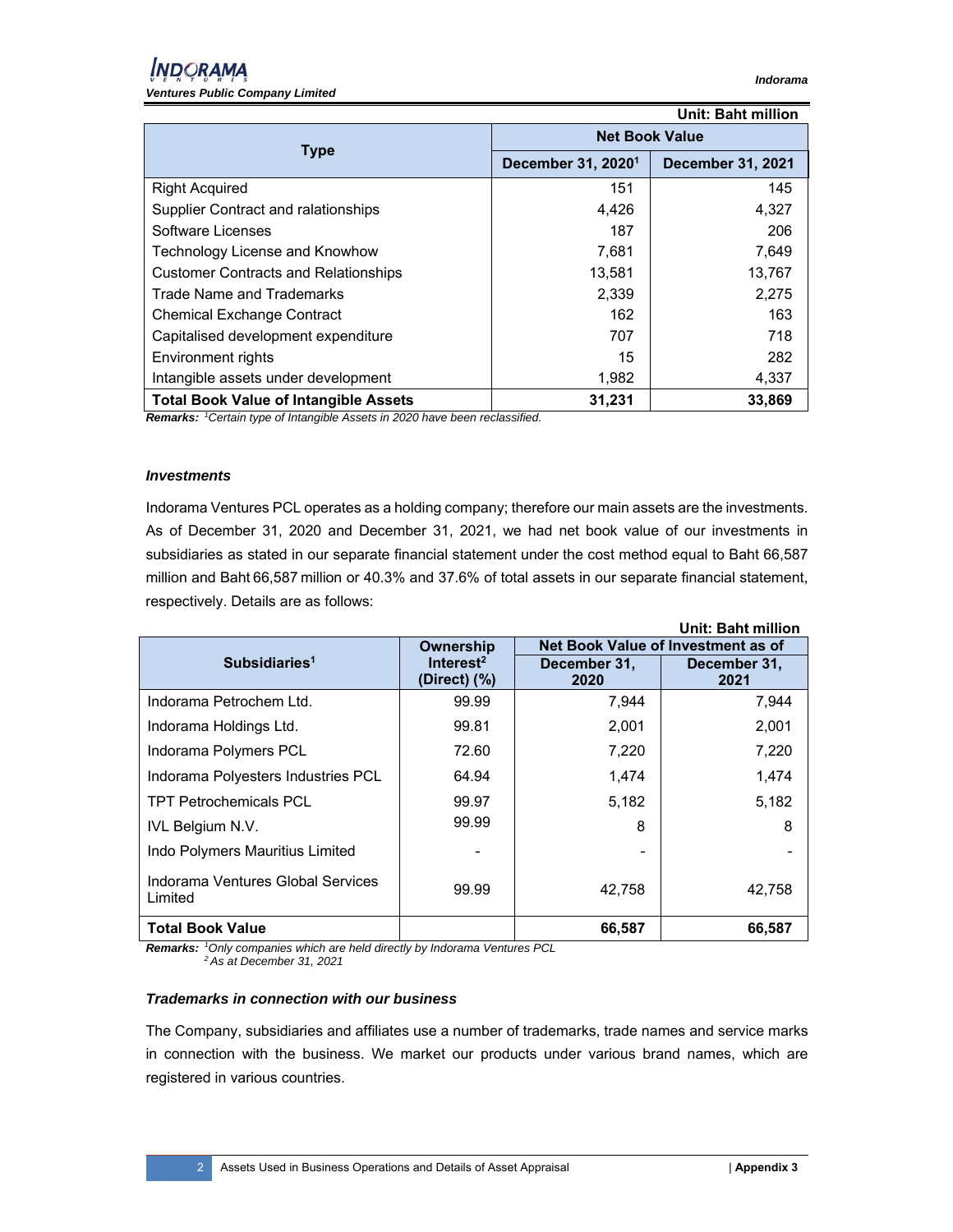The Indorama wordmark does not belong to us. We are a part of an informal Indorama Group, which consists of three independently managed associate groups, namely ourselves, the Sri Prakash Lohia Group in Indonesia and the Om Prakash Lohia Group in India. The Indorama Group was founded by late Mr. Mohan Lal Lohia in 1976 in Indonesia, and each of the groups is currently managed by one of Mr. MohanLal Lohia's sons. We have a non-exclusive license for its use pursuant to a License Agreement with Lohia Global Holdings Limited, a company owned by Ms. Shruti Lohia, a daughter of

Mr. Sri Praksh Lohia. The Sri Praksh Lohia Group and the Om Prakash Lohia Group also use the Indorama wordmark.

As of 31<sup>st</sup> December 2021, the Company, subsidiaries and affiliates have approximately 198 trademarks registered with the national/regional trademark office in the counties where IVL invested and/or have businesses. Out of the 198 trademarks, 16 marks, i.e. "INDORAMA VENTURES", "RAMAPET", etc., are managed by the head office of the Company in Thailand. Some of the key trademarks of the Company are as below:

| INDORAMA            | <b>TREVIRA</b>  | <b>RAMA</b><br>> Empowering potential. |
|---------------------|-----------------|----------------------------------------|
| <b>DIOLEN</b>       |                 | $\sum$ ES FIBERVISIONS                 |
| <b>FiberVisions</b> | trevıra°        | <b>Glanzstoff</b>                      |
| <b>BIO RAMAPET</b>  | <b>PLYTEC</b>   | INOV                                   |
|                     | deja            | <b>RAMAPET</b>                         |
| <b>ETHOXINOL</b>    | Alya_           | <b>POLOVAT</b>                         |
| Avgol               | <b>KORDÁRNA</b> | <b>SINTERAMA</b>                       |

#### *Patent*

As of 31st December 2021, the Company, subsidiaries and affiliates have approximately 835 patents registered with the national/regional patent office worldwide. Below is the information of Patents as of 31st December 2021.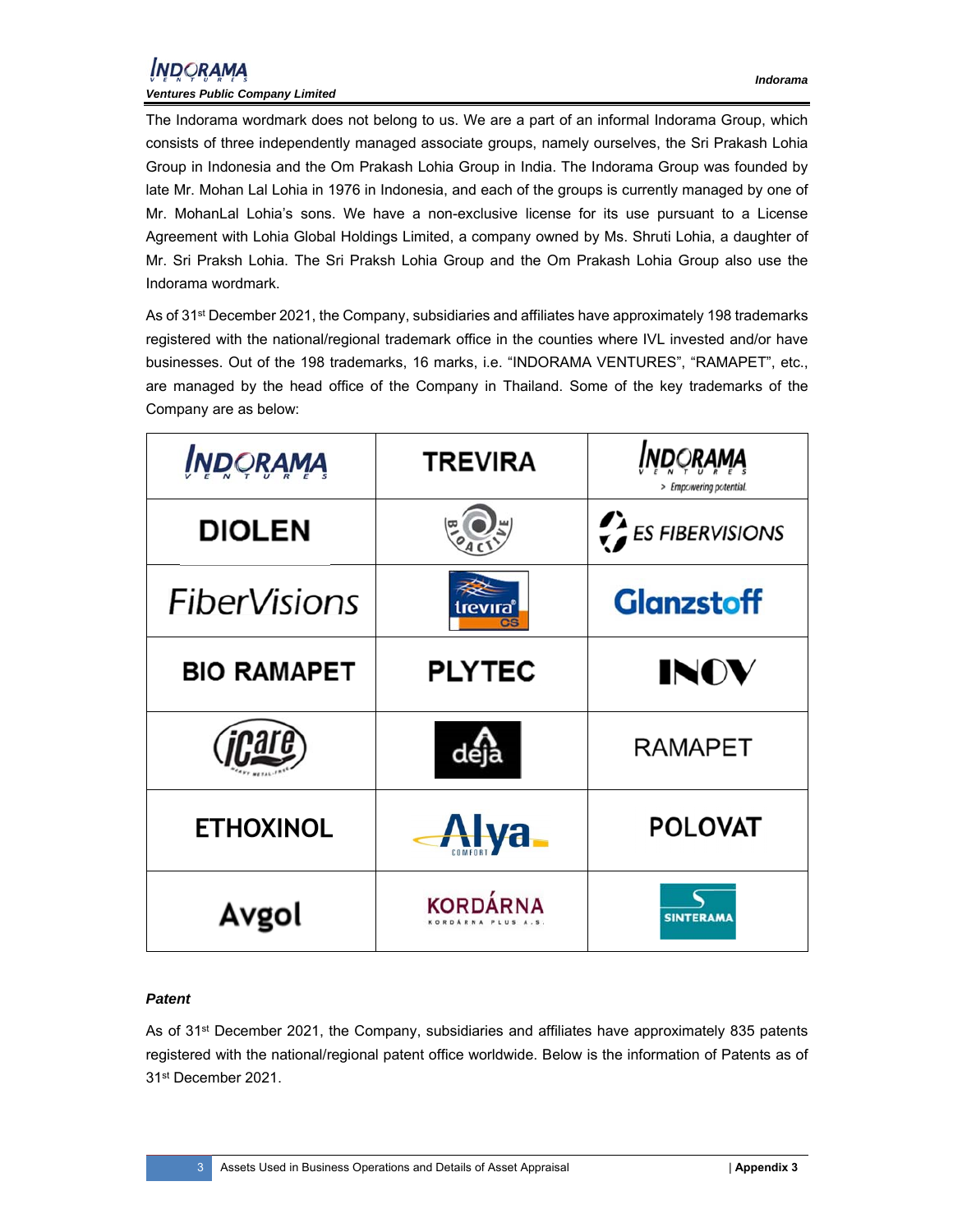## **INDORAMA**

*Ventures Public Company Limited* 

| <b>Businesses</b>         | <b>Number of Patents</b> |
|---------------------------|--------------------------|
| Integrated PET Business   | 31                       |
| <b>Fibers Business</b>    | 426                      |
| <b>Wool Business</b>      | 4                        |
| <b>Recycling Business</b> | 3                        |
| <b>IOD Business</b>       | 371                      |
| Total                     | 835                      |

#### *Long Term Lease Agreements*

As at 31<sup>st</sup> December 2021, the Company has entered into certain lease agreements for a period over 3 years for business purposes. The following summarizes the long-term lease agreements:

| Lessee                                                            | <b>Details of Lease Assets</b> | <b>Purpose of</b>     | Lessor                                                      | <b>Expiration</b> |
|-------------------------------------------------------------------|--------------------------------|-----------------------|-------------------------------------------------------------|-------------------|
|                                                                   |                                | Lease                 |                                                             |                   |
| <b>Petform (Thailand)</b><br>Ltd.                                 | 3,850 square meters            | Packaging<br>Facility | <b>Industrial Estate</b><br>Authority of<br>Thailand        | 8 October 2042    |
| <b>Indorama Ventures</b><br><b>Packaging</b><br>(Myanmar) Limited | 15,124 square meters           | Packaging<br>Facility | Myanmar Japan<br>Thilawa<br>development Ltd.                | 4 June 2064       |
| AlphaPet, Inc.                                                    | 161,874.26 square meters       | <b>PET Facility</b>   | Indorama Ventures<br>Xylenes & PTA LLC                      | 31 August 2027    |
| <b>Indorama Ventures</b>                                          | 361,683.09 square meters       | <b>PET Facility</b>   | <b>Indorama Ventures</b>                                    | Upon the          |
| <b>Polymers Mexico</b>                                            |                                |                       | Polycom S.de R.L                                            | termination of    |
| S.de $R.L$ de $C.V$                                               |                                |                       | de C.V                                                      | agreement         |
| <b>Indorama Ventures</b><br>EcoMEX, S. de                         | 46,538 square meters           | <b>PET Facility</b>   | IVL Holding, S.de<br>R.L. de C.V.                           | 3 February 2022   |
| R.L. De C.V.                                                      |                                |                       |                                                             |                   |
| <b>UAB Orion Global</b><br>Pet                                    | 61,351 square meters           | <b>PET Facility</b>   | Klaipeda Free<br>Economic Zone<br>Management<br>Company UAB | 8 June 2098       |
| <b>Indorama Ventures</b><br>Europe B.V.                           | 478,640 square meters          | PET & PTA<br>Facility | Port of Rotterdam                                           | 28 February 2093  |
| <b>Indorama Ventures</b><br>Poland Sp.zo.o.                       | 79,093 square meters           | <b>PET Facility</b>   | Ministry of Treasury,<br>the Government of<br>Poland        | 4 December 2089   |
| <b>Indorama Ventures</b><br><b>Recycling Poland</b><br>Sp.zo.o    | 81,307 square meters           | Recycling<br>Facility | Ministry of Treasury,<br>the Government of<br>Poland        | 30 September 2102 |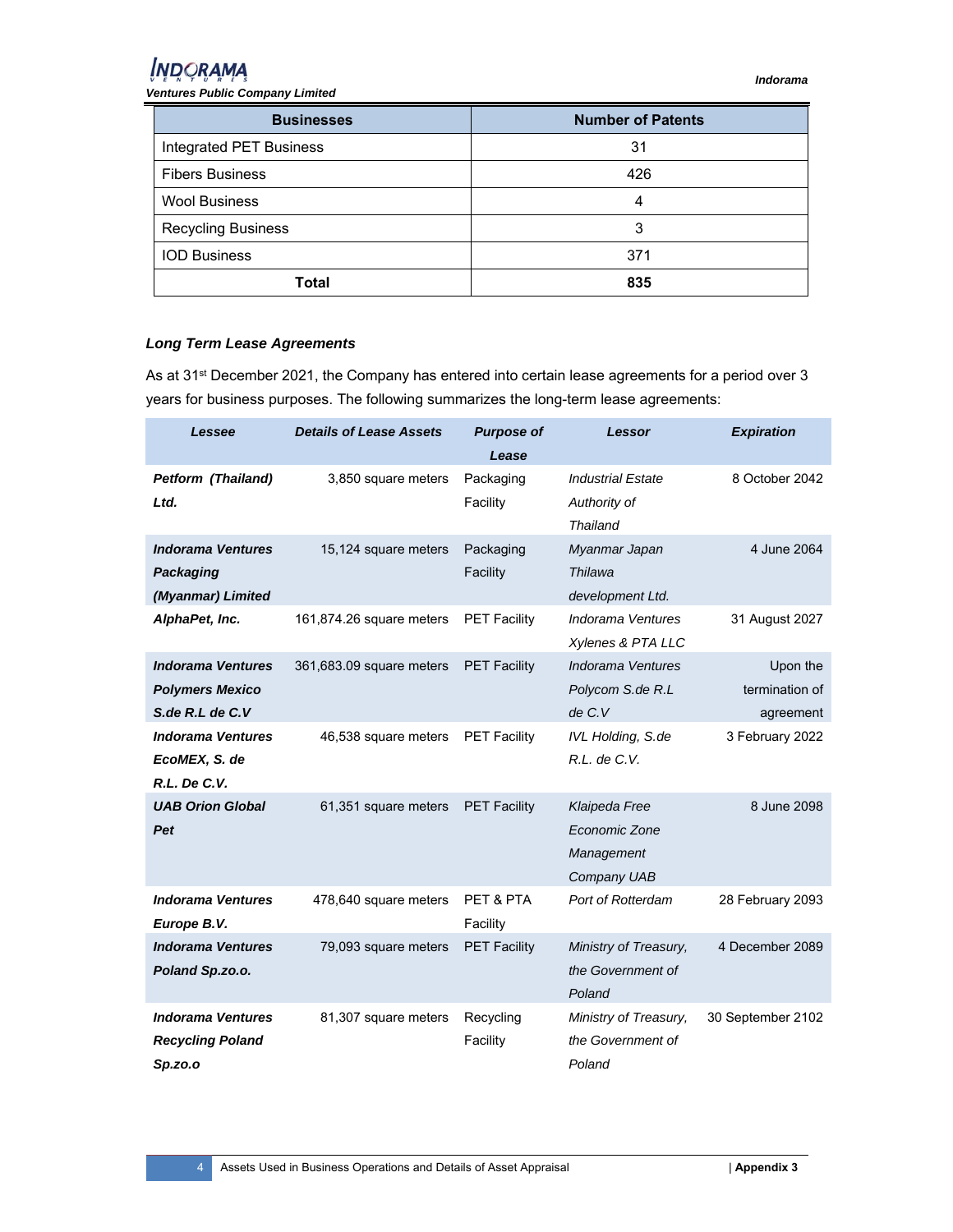## *INDORAMA*

| <b>Details of Lease Assets</b><br><b>Purpose of</b><br><b>Expiration</b><br>Lessee<br>Lessor<br>Lease<br><b>Guangdong IVL</b><br>6 February 2057<br>136,782.60 square meters<br><b>PET Facility</b><br>Government of the<br>28 November 2052<br>PET Polymer Co.,<br>12,529.10 square meters<br>People's Republic<br>Ltd.<br>4,828.38 square meters<br>of China<br>18 September 2061<br><b>Indorama PET</b><br>31 December 2025<br>19,121 square meters<br><b>PET Facility</b><br>Eleme<br>(Nigeria) Ltd.<br>Petrochemicals Co.,<br>Ltd.<br><b>Indorama Ventures</b><br>2,388 square meters<br>31 March 2024<br>Packaging<br>Davenport<br>Facility<br><b>Packaging (Ghana)</b><br>Developers Ltd.<br>Ltd.<br><b>Indorama Ventures</b><br>Packaging<br>Southern Luzon Int'l<br>31 August 2023<br>4,335 square meters<br>4,099 square meters<br>Facility<br><b>Business Park</b><br>31 March 2023<br><b>Packaging</b><br>(Philippines)<br>Corp.<br>Corporation<br><b>PETValue</b><br>30,086 square meters<br>Recycling<br>Luzviminda Land<br>1 July 2045<br>Facility<br><b>Philippines</b><br>Holdings Inc.<br>Corporation<br>PT.Indorama<br>13 June 2034<br>47,580 square meters<br><b>PET Facility</b><br>Government of the<br>Polypet Indonesia<br>Republic of<br>21 September 2034<br>5,690 square meters<br>Indonesia<br>13 June 2034<br>10,100 square meters<br>165 square meters<br>31 January 2034<br>10,440 square meters<br>24 September 2026<br>1,720 square meters<br>24 September 2026<br>1,630 square meters<br>24 September 2026<br>910 square meters<br>24 September 2026<br><b>Indorama Ventures</b><br>14,406 square meters<br><b>PET Facility</b><br>Advansa Sasa<br>30 September 2055<br>Adana PET Sanayi<br>Polyester Sanayi<br>A.S.<br><b>Anonim Sirketi</b><br><b>IVL Dhunseri</b><br>140,911.54 square meters<br><b>PET Facility</b><br>Haldia Development<br>13 May 2088<br><b>Petrochem</b><br>18 August 2101<br>170,939.21 square meters<br>Authority<br><b>Industries Private</b><br>1,092.65 square meters<br>11 February 2099<br>9 February 2098<br>Ltd.<br>10,845.57 square meters<br>Haldia Riverside<br><b>Estates Limited</b><br>10,845.57 square meters<br>27 August 2045<br>5 March 2055<br><b>Indorama Ventures</b><br>853,389 square meters<br><b>PET Facility</b><br>Suape-Complexo |
|-------------------------------------------------------------------------------------------------------------------------------------------------------------------------------------------------------------------------------------------------------------------------------------------------------------------------------------------------------------------------------------------------------------------------------------------------------------------------------------------------------------------------------------------------------------------------------------------------------------------------------------------------------------------------------------------------------------------------------------------------------------------------------------------------------------------------------------------------------------------------------------------------------------------------------------------------------------------------------------------------------------------------------------------------------------------------------------------------------------------------------------------------------------------------------------------------------------------------------------------------------------------------------------------------------------------------------------------------------------------------------------------------------------------------------------------------------------------------------------------------------------------------------------------------------------------------------------------------------------------------------------------------------------------------------------------------------------------------------------------------------------------------------------------------------------------------------------------------------------------------------------------------------------------------------------------------------------------------------------------------------------------------------------------------------------------------------------------------------------------------------------------------------------------------------------------------------------------------------------------------------------------------------------------------------------------------|
|                                                                                                                                                                                                                                                                                                                                                                                                                                                                                                                                                                                                                                                                                                                                                                                                                                                                                                                                                                                                                                                                                                                                                                                                                                                                                                                                                                                                                                                                                                                                                                                                                                                                                                                                                                                                                                                                                                                                                                                                                                                                                                                                                                                                                                                                                                                         |
|                                                                                                                                                                                                                                                                                                                                                                                                                                                                                                                                                                                                                                                                                                                                                                                                                                                                                                                                                                                                                                                                                                                                                                                                                                                                                                                                                                                                                                                                                                                                                                                                                                                                                                                                                                                                                                                                                                                                                                                                                                                                                                                                                                                                                                                                                                                         |
|                                                                                                                                                                                                                                                                                                                                                                                                                                                                                                                                                                                                                                                                                                                                                                                                                                                                                                                                                                                                                                                                                                                                                                                                                                                                                                                                                                                                                                                                                                                                                                                                                                                                                                                                                                                                                                                                                                                                                                                                                                                                                                                                                                                                                                                                                                                         |
|                                                                                                                                                                                                                                                                                                                                                                                                                                                                                                                                                                                                                                                                                                                                                                                                                                                                                                                                                                                                                                                                                                                                                                                                                                                                                                                                                                                                                                                                                                                                                                                                                                                                                                                                                                                                                                                                                                                                                                                                                                                                                                                                                                                                                                                                                                                         |
|                                                                                                                                                                                                                                                                                                                                                                                                                                                                                                                                                                                                                                                                                                                                                                                                                                                                                                                                                                                                                                                                                                                                                                                                                                                                                                                                                                                                                                                                                                                                                                                                                                                                                                                                                                                                                                                                                                                                                                                                                                                                                                                                                                                                                                                                                                                         |
|                                                                                                                                                                                                                                                                                                                                                                                                                                                                                                                                                                                                                                                                                                                                                                                                                                                                                                                                                                                                                                                                                                                                                                                                                                                                                                                                                                                                                                                                                                                                                                                                                                                                                                                                                                                                                                                                                                                                                                                                                                                                                                                                                                                                                                                                                                                         |
|                                                                                                                                                                                                                                                                                                                                                                                                                                                                                                                                                                                                                                                                                                                                                                                                                                                                                                                                                                                                                                                                                                                                                                                                                                                                                                                                                                                                                                                                                                                                                                                                                                                                                                                                                                                                                                                                                                                                                                                                                                                                                                                                                                                                                                                                                                                         |
|                                                                                                                                                                                                                                                                                                                                                                                                                                                                                                                                                                                                                                                                                                                                                                                                                                                                                                                                                                                                                                                                                                                                                                                                                                                                                                                                                                                                                                                                                                                                                                                                                                                                                                                                                                                                                                                                                                                                                                                                                                                                                                                                                                                                                                                                                                                         |
|                                                                                                                                                                                                                                                                                                                                                                                                                                                                                                                                                                                                                                                                                                                                                                                                                                                                                                                                                                                                                                                                                                                                                                                                                                                                                                                                                                                                                                                                                                                                                                                                                                                                                                                                                                                                                                                                                                                                                                                                                                                                                                                                                                                                                                                                                                                         |
|                                                                                                                                                                                                                                                                                                                                                                                                                                                                                                                                                                                                                                                                                                                                                                                                                                                                                                                                                                                                                                                                                                                                                                                                                                                                                                                                                                                                                                                                                                                                                                                                                                                                                                                                                                                                                                                                                                                                                                                                                                                                                                                                                                                                                                                                                                                         |
|                                                                                                                                                                                                                                                                                                                                                                                                                                                                                                                                                                                                                                                                                                                                                                                                                                                                                                                                                                                                                                                                                                                                                                                                                                                                                                                                                                                                                                                                                                                                                                                                                                                                                                                                                                                                                                                                                                                                                                                                                                                                                                                                                                                                                                                                                                                         |
|                                                                                                                                                                                                                                                                                                                                                                                                                                                                                                                                                                                                                                                                                                                                                                                                                                                                                                                                                                                                                                                                                                                                                                                                                                                                                                                                                                                                                                                                                                                                                                                                                                                                                                                                                                                                                                                                                                                                                                                                                                                                                                                                                                                                                                                                                                                         |
|                                                                                                                                                                                                                                                                                                                                                                                                                                                                                                                                                                                                                                                                                                                                                                                                                                                                                                                                                                                                                                                                                                                                                                                                                                                                                                                                                                                                                                                                                                                                                                                                                                                                                                                                                                                                                                                                                                                                                                                                                                                                                                                                                                                                                                                                                                                         |
|                                                                                                                                                                                                                                                                                                                                                                                                                                                                                                                                                                                                                                                                                                                                                                                                                                                                                                                                                                                                                                                                                                                                                                                                                                                                                                                                                                                                                                                                                                                                                                                                                                                                                                                                                                                                                                                                                                                                                                                                                                                                                                                                                                                                                                                                                                                         |
|                                                                                                                                                                                                                                                                                                                                                                                                                                                                                                                                                                                                                                                                                                                                                                                                                                                                                                                                                                                                                                                                                                                                                                                                                                                                                                                                                                                                                                                                                                                                                                                                                                                                                                                                                                                                                                                                                                                                                                                                                                                                                                                                                                                                                                                                                                                         |
|                                                                                                                                                                                                                                                                                                                                                                                                                                                                                                                                                                                                                                                                                                                                                                                                                                                                                                                                                                                                                                                                                                                                                                                                                                                                                                                                                                                                                                                                                                                                                                                                                                                                                                                                                                                                                                                                                                                                                                                                                                                                                                                                                                                                                                                                                                                         |
|                                                                                                                                                                                                                                                                                                                                                                                                                                                                                                                                                                                                                                                                                                                                                                                                                                                                                                                                                                                                                                                                                                                                                                                                                                                                                                                                                                                                                                                                                                                                                                                                                                                                                                                                                                                                                                                                                                                                                                                                                                                                                                                                                                                                                                                                                                                         |
|                                                                                                                                                                                                                                                                                                                                                                                                                                                                                                                                                                                                                                                                                                                                                                                                                                                                                                                                                                                                                                                                                                                                                                                                                                                                                                                                                                                                                                                                                                                                                                                                                                                                                                                                                                                                                                                                                                                                                                                                                                                                                                                                                                                                                                                                                                                         |
|                                                                                                                                                                                                                                                                                                                                                                                                                                                                                                                                                                                                                                                                                                                                                                                                                                                                                                                                                                                                                                                                                                                                                                                                                                                                                                                                                                                                                                                                                                                                                                                                                                                                                                                                                                                                                                                                                                                                                                                                                                                                                                                                                                                                                                                                                                                         |
|                                                                                                                                                                                                                                                                                                                                                                                                                                                                                                                                                                                                                                                                                                                                                                                                                                                                                                                                                                                                                                                                                                                                                                                                                                                                                                                                                                                                                                                                                                                                                                                                                                                                                                                                                                                                                                                                                                                                                                                                                                                                                                                                                                                                                                                                                                                         |
|                                                                                                                                                                                                                                                                                                                                                                                                                                                                                                                                                                                                                                                                                                                                                                                                                                                                                                                                                                                                                                                                                                                                                                                                                                                                                                                                                                                                                                                                                                                                                                                                                                                                                                                                                                                                                                                                                                                                                                                                                                                                                                                                                                                                                                                                                                                         |
|                                                                                                                                                                                                                                                                                                                                                                                                                                                                                                                                                                                                                                                                                                                                                                                                                                                                                                                                                                                                                                                                                                                                                                                                                                                                                                                                                                                                                                                                                                                                                                                                                                                                                                                                                                                                                                                                                                                                                                                                                                                                                                                                                                                                                                                                                                                         |
|                                                                                                                                                                                                                                                                                                                                                                                                                                                                                                                                                                                                                                                                                                                                                                                                                                                                                                                                                                                                                                                                                                                                                                                                                                                                                                                                                                                                                                                                                                                                                                                                                                                                                                                                                                                                                                                                                                                                                                                                                                                                                                                                                                                                                                                                                                                         |
|                                                                                                                                                                                                                                                                                                                                                                                                                                                                                                                                                                                                                                                                                                                                                                                                                                                                                                                                                                                                                                                                                                                                                                                                                                                                                                                                                                                                                                                                                                                                                                                                                                                                                                                                                                                                                                                                                                                                                                                                                                                                                                                                                                                                                                                                                                                         |
|                                                                                                                                                                                                                                                                                                                                                                                                                                                                                                                                                                                                                                                                                                                                                                                                                                                                                                                                                                                                                                                                                                                                                                                                                                                                                                                                                                                                                                                                                                                                                                                                                                                                                                                                                                                                                                                                                                                                                                                                                                                                                                                                                                                                                                                                                                                         |
|                                                                                                                                                                                                                                                                                                                                                                                                                                                                                                                                                                                                                                                                                                                                                                                                                                                                                                                                                                                                                                                                                                                                                                                                                                                                                                                                                                                                                                                                                                                                                                                                                                                                                                                                                                                                                                                                                                                                                                                                                                                                                                                                                                                                                                                                                                                         |
|                                                                                                                                                                                                                                                                                                                                                                                                                                                                                                                                                                                                                                                                                                                                                                                                                                                                                                                                                                                                                                                                                                                                                                                                                                                                                                                                                                                                                                                                                                                                                                                                                                                                                                                                                                                                                                                                                                                                                                                                                                                                                                                                                                                                                                                                                                                         |
|                                                                                                                                                                                                                                                                                                                                                                                                                                                                                                                                                                                                                                                                                                                                                                                                                                                                                                                                                                                                                                                                                                                                                                                                                                                                                                                                                                                                                                                                                                                                                                                                                                                                                                                                                                                                                                                                                                                                                                                                                                                                                                                                                                                                                                                                                                                         |
|                                                                                                                                                                                                                                                                                                                                                                                                                                                                                                                                                                                                                                                                                                                                                                                                                                                                                                                                                                                                                                                                                                                                                                                                                                                                                                                                                                                                                                                                                                                                                                                                                                                                                                                                                                                                                                                                                                                                                                                                                                                                                                                                                                                                                                                                                                                         |
|                                                                                                                                                                                                                                                                                                                                                                                                                                                                                                                                                                                                                                                                                                                                                                                                                                                                                                                                                                                                                                                                                                                                                                                                                                                                                                                                                                                                                                                                                                                                                                                                                                                                                                                                                                                                                                                                                                                                                                                                                                                                                                                                                                                                                                                                                                                         |
|                                                                                                                                                                                                                                                                                                                                                                                                                                                                                                                                                                                                                                                                                                                                                                                                                                                                                                                                                                                                                                                                                                                                                                                                                                                                                                                                                                                                                                                                                                                                                                                                                                                                                                                                                                                                                                                                                                                                                                                                                                                                                                                                                                                                                                                                                                                         |
|                                                                                                                                                                                                                                                                                                                                                                                                                                                                                                                                                                                                                                                                                                                                                                                                                                                                                                                                                                                                                                                                                                                                                                                                                                                                                                                                                                                                                                                                                                                                                                                                                                                                                                                                                                                                                                                                                                                                                                                                                                                                                                                                                                                                                                                                                                                         |
|                                                                                                                                                                                                                                                                                                                                                                                                                                                                                                                                                                                                                                                                                                                                                                                                                                                                                                                                                                                                                                                                                                                                                                                                                                                                                                                                                                                                                                                                                                                                                                                                                                                                                                                                                                                                                                                                                                                                                                                                                                                                                                                                                                                                                                                                                                                         |
|                                                                                                                                                                                                                                                                                                                                                                                                                                                                                                                                                                                                                                                                                                                                                                                                                                                                                                                                                                                                                                                                                                                                                                                                                                                                                                                                                                                                                                                                                                                                                                                                                                                                                                                                                                                                                                                                                                                                                                                                                                                                                                                                                                                                                                                                                                                         |
|                                                                                                                                                                                                                                                                                                                                                                                                                                                                                                                                                                                                                                                                                                                                                                                                                                                                                                                                                                                                                                                                                                                                                                                                                                                                                                                                                                                                                                                                                                                                                                                                                                                                                                                                                                                                                                                                                                                                                                                                                                                                                                                                                                                                                                                                                                                         |
| Polimeros S.A.<br>Industrial                                                                                                                                                                                                                                                                                                                                                                                                                                                                                                                                                                                                                                                                                                                                                                                                                                                                                                                                                                                                                                                                                                                                                                                                                                                                                                                                                                                                                                                                                                                                                                                                                                                                                                                                                                                                                                                                                                                                                                                                                                                                                                                                                                                                                                                                                            |
| <b>PET Facility</b><br><b>MVV</b><br>31 December 2093<br><b>Indorama Ventures</b><br>57,528 square meters                                                                                                                                                                                                                                                                                                                                                                                                                                                                                                                                                                                                                                                                                                                                                                                                                                                                                                                                                                                                                                                                                                                                                                                                                                                                                                                                                                                                                                                                                                                                                                                                                                                                                                                                                                                                                                                                                                                                                                                                                                                                                                                                                                                                               |
| <b>Polymers</b>                                                                                                                                                                                                                                                                                                                                                                                                                                                                                                                                                                                                                                                                                                                                                                                                                                                                                                                                                                                                                                                                                                                                                                                                                                                                                                                                                                                                                                                                                                                                                                                                                                                                                                                                                                                                                                                                                                                                                                                                                                                                                                                                                                                                                                                                                                         |
| <b>Germany GmbH</b>                                                                                                                                                                                                                                                                                                                                                                                                                                                                                                                                                                                                                                                                                                                                                                                                                                                                                                                                                                                                                                                                                                                                                                                                                                                                                                                                                                                                                                                                                                                                                                                                                                                                                                                                                                                                                                                                                                                                                                                                                                                                                                                                                                                                                                                                                                     |
| <b>Indorama Ventures</b><br>Recycling<br>PIHV Mountain<br>21,429.39 square meters<br>31 May 2027                                                                                                                                                                                                                                                                                                                                                                                                                                                                                                                                                                                                                                                                                                                                                                                                                                                                                                                                                                                                                                                                                                                                                                                                                                                                                                                                                                                                                                                                                                                                                                                                                                                                                                                                                                                                                                                                                                                                                                                                                                                                                                                                                                                                                        |
|                                                                                                                                                                                                                                                                                                                                                                                                                                                                                                                                                                                                                                                                                                                                                                                                                                                                                                                                                                                                                                                                                                                                                                                                                                                                                                                                                                                                                                                                                                                                                                                                                                                                                                                                                                                                                                                                                                                                                                                                                                                                                                                                                                                                                                                                                                                         |
| Facility<br><b>Sustainable</b><br>Creek, LLC                                                                                                                                                                                                                                                                                                                                                                                                                                                                                                                                                                                                                                                                                                                                                                                                                                                                                                                                                                                                                                                                                                                                                                                                                                                                                                                                                                                                                                                                                                                                                                                                                                                                                                                                                                                                                                                                                                                                                                                                                                                                                                                                                                                                                                                                            |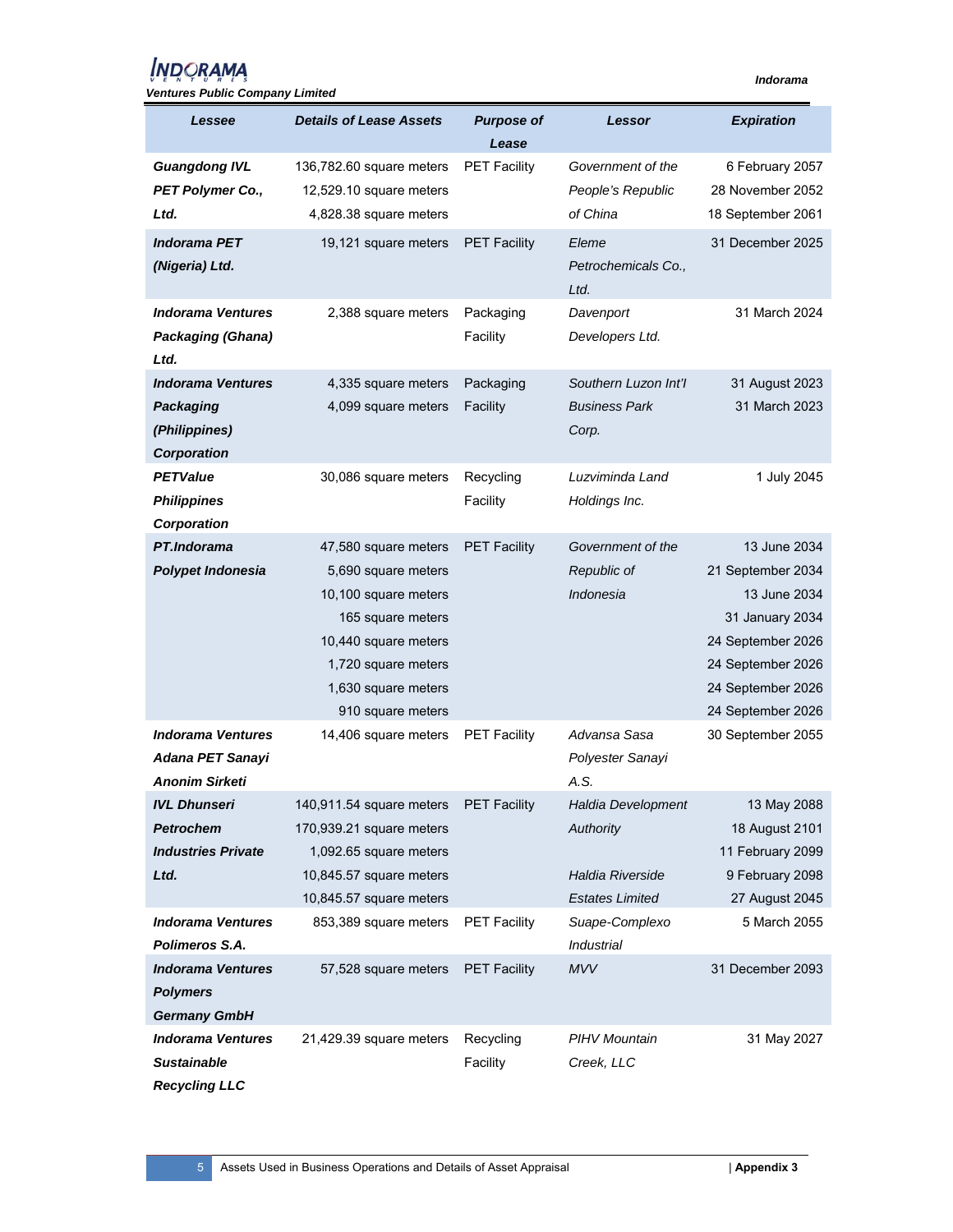| <b>Ventures Public Company Limited</b>                            |                                                                                                                                            |                                     |                                                                           |                                                                                                              |
|-------------------------------------------------------------------|--------------------------------------------------------------------------------------------------------------------------------------------|-------------------------------------|---------------------------------------------------------------------------|--------------------------------------------------------------------------------------------------------------|
| Lessee                                                            | <b>Details of Lease Assets</b>                                                                                                             | <b>Purpose of</b><br>Lease          | Lessor                                                                    | <b>Expiration</b>                                                                                            |
| <b>Bevpak (Nigeria)</b><br>Limited                                | 5,382.32 square meters<br>14,982 square meters                                                                                             | Packaging<br>Facility               | Frigoglass West<br>Africa Limited<br>Eleme<br>Petrochemicals Co.,<br>Ltd. | 31 March 2029<br>31 December 2025                                                                            |
| <b>Indorama</b><br><b>Polyester</b><br><b>Industries Pcl.</b>     | 268,634.80 square meters                                                                                                                   | Polyester &<br><b>Yarn Facility</b> | <b>Industrial Estate</b><br>Authority of<br><b>Thailand</b>               | 12 May 2038                                                                                                  |
| <b>ES FiberVision</b><br>(Thailand) Co., Ltd.                     | 32,356 square meters                                                                                                                       | Polyester &<br><b>Yarn Facility</b> | <b>Industrial Estate</b><br>Authority of<br><b>Thailand</b>               | 14 December 2044                                                                                             |
| Toyobo Indorama<br><b>Advanced Fibers</b><br>Co., Ltd.            | 15,159.20 square meters                                                                                                                    | Airbag Yarn<br>Facility             | <b>Industrial Estate</b><br>Authority of<br><b>Thailand</b>               | 8 October 2051                                                                                               |
| PT.Indorama<br>Polychem<br><i><b>Indonesia</b></i>                | 83,164 square meters<br>20,160 square meters<br>3,394 square meters<br>4,480 square meters<br>98,380 square meters<br>14,816 square meters | Polyester &<br><b>Yarn Facility</b> | Government of the<br>Republic of<br>Indonesia                             | 18 December 2043<br>18 December 2043<br>2 October 2043<br>2 October 2043<br>2 October 2043<br>2 October 2043 |
|                                                                   | 39,000 square meters                                                                                                                       |                                     | PT Indorama<br><b>Synthetics TBK</b><br>$(PT$ IRS)                        | 31 December 2026                                                                                             |
| PT.Indorama<br><b>Ventures</b><br>Indonesia                       | 8,206 square meters<br>240,051 square meters<br>26,575 square meters<br>1,913 square meters                                                | Polyester &<br><b>Yarn Facility</b> | Government of the<br>Republic of<br>Indonesia                             | 7 April 2028<br>4 October 2033<br>7 April 2028<br>13 November 2042                                           |
| PT.Indorama<br><b>Polyester</b><br><b>Industries</b><br>Indonesia | 40,840 square meters                                                                                                                       | Polyester &<br><b>Yarn Facility</b> | Government of the<br>Republic of<br>Indonesia                             | 25 May 2025                                                                                                  |
| <b>FiberVisions</b><br><b>Manufacturing</b><br>Company            | 598.11 square meters                                                                                                                       | Polyester &<br><b>Yarn Facility</b> | GCC Partners, LLC                                                         | 30 April 2026                                                                                                |
| <b>FiberVisions</b><br>(China) Textile<br><b>Products Ltd.</b>    | 44,946.86 square meters                                                                                                                    | Polyester &<br><b>Yarn Facility</b> | Government of the<br>People's Republic<br>of China                        | 17 January 2045                                                                                              |
| <b>ES FiberVisions</b><br>(Suzhou) Co., Ltd.                      | 16,000 square meters                                                                                                                       | Polyester &<br><b>Yarn Facility</b> | FiberVisions (China)<br><b>Textile Products</b><br>Ltd.                   | 30 April 2033                                                                                                |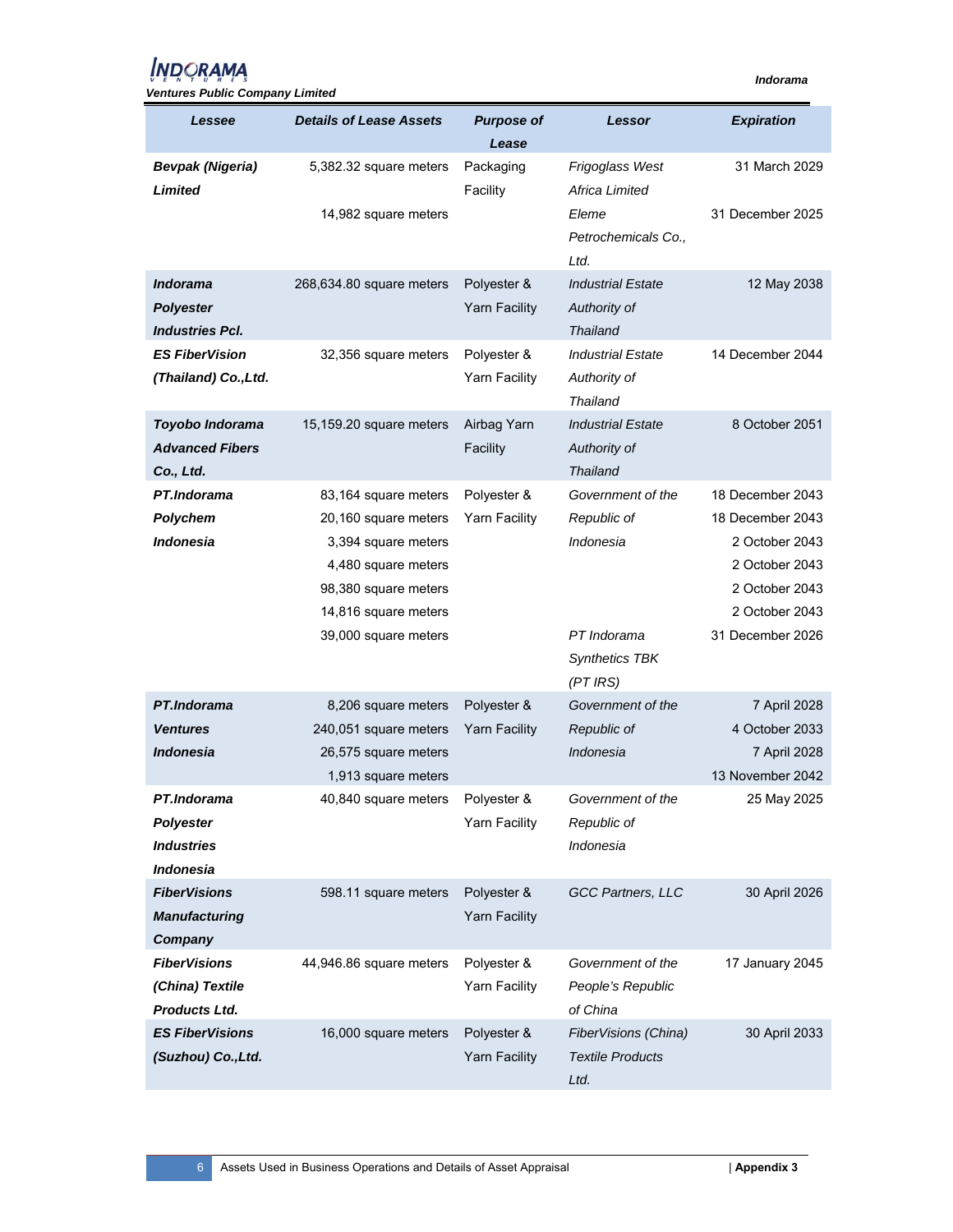| <b>Ventures Public Company Limited</b> |                                |                      |                               |                   |
|----------------------------------------|--------------------------------|----------------------|-------------------------------|-------------------|
| Lessee                                 | <b>Details of Lease Assets</b> | <b>Purpose of</b>    | Lessor                        | <b>Expiration</b> |
| Wellman                                |                                | Lease<br>Polyester & |                               | 31 December 2025  |
| <b>International Ltd.</b>              | 5,187 square meters            | Yarn Facility        | MJR Recycling B.V.            |                   |
|                                        | 2,197 square meters            |                      | Swanenberg                    | 31 October 2025   |
|                                        |                                |                      | Beheer B.V.                   |                   |
| <b>PHP Fibers GmbH</b>                 | 192 square meters              | Polyester &          | Mainsite GmbH &               | Upon the          |
|                                        | 118,570 square meters          | <b>Yarn Facility</b> | Co.KG                         | termination of    |
|                                        |                                |                      |                               | agreement         |
| Safe Tweave Inc.                       | 13,935.46 square meters        | Polyester &          | PHP Fibers Inc.               | Upon the          |
|                                        |                                | Yarn Facility        |                               | termination of    |
|                                        |                                |                      |                               | agreement         |
| Performance                            | 98,157 square meters           | Polyester &          | Government of the             | 30 October 2046   |
| <b>Fibers (Kaiping)</b>                |                                | <b>Yarn Facility</b> | People's Republic             |                   |
| Co., Ltd.                              |                                |                      | of China                      |                   |
| Performance                            | 44,422 square meters           | Polyester &          | Government of the             | 11 November 2060  |
| <b>Fibers (Kaiping)</b>                |                                | <b>Yarn Facility</b> | People's Republic             |                   |
| No.2 Co., Ltd.                         |                                |                      | of China                      |                   |
| <b>Performance</b>                     | 35,482.40 square meters        | Polyester &          | Government of the             | 11 June 2066      |
| <b>Fibers (Kaiping)</b>                |                                | <b>Yarn Facility</b> | People's Republic             |                   |
| No.3 Co., Ltd.                         |                                |                      | of China                      |                   |
| <b>Shenma-PHP</b>                      | 53,328 square meters           | Polyester &          | Government of the             | 26 January 2061   |
| (Pingdingshan) Air<br><b>BagYarn</b>   |                                | <b>Yarn Facility</b> | People's Republic<br>of China |                   |
| <b>Manufacturing Co.,</b>              |                                |                      |                               |                   |
| Ltd.                                   |                                |                      |                               |                   |
| <b>Glanzstoff</b>                      | 7,668 square meters            | Polyester &          | Qingdao                       | 29 November 2026  |
| <b>Industries</b>                      |                                | <b>Yarn Facility</b> | Ruishengyuan                  |                   |
| (Qingdao) Co., Ltd.                    |                                |                      | Machinery Co., Ltd            |                   |
| Società Industriale                    | 72,000 square meters           | Polyester &          | Hypo Vorarlberg               | 6 December 2029   |
| <b>Cremonese</b>                       |                                | <b>Yarn Facility</b> | Leasing SPA                   |                   |
| SICREM s.p.a.                          |                                |                      |                               |                   |
| Glanzstoff-                            | 26,410 square meters           | Polyester &          | ZEVYP - pozemky               | Upon the          |
| Bohemia s.r.o.                         |                                | <b>Yarn Facility</b> | S.r.o.                        | termination of    |
|                                        | 620 square meters              |                      | <b>ADAS Svoboda</b>           | agreement         |
|                                        | 674 square meters              |                      |                               |                   |
| <b>Textilcord</b>                      | 1,428.30 square meters         | Polyester &          | City of Steinfort             | 30 September 2096 |
| <b>Steinfort S.A.</b>                  |                                | <b>Yarn Facility</b> |                               |                   |
| <b>Glanzstoff</b>                      | 301,814.55 square meters       | Polyester &          | <b>Glanzstoff Services</b>    | Upon the          |
| Longlaville S.A.S                      |                                | <b>Yarn Facility</b> | S.A.S                         | termination of    |
|                                        |                                |                      |                               | agreement         |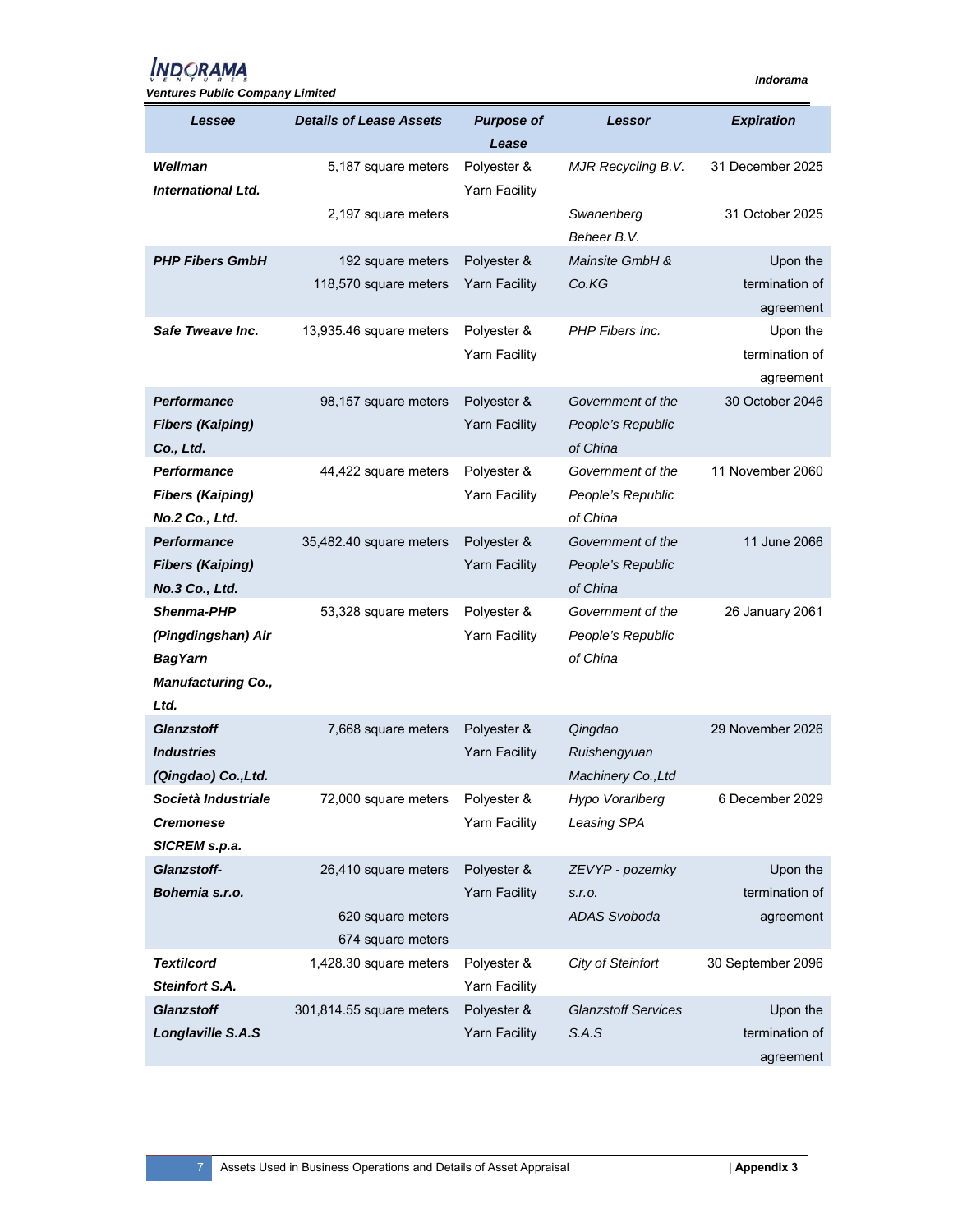| Lessee                                                                     | <b>Details of Lease Assets</b> | <b>Purpose of</b>                   | Lessor                                                     | <b>Expiration</b> |
|----------------------------------------------------------------------------|--------------------------------|-------------------------------------|------------------------------------------------------------|-------------------|
|                                                                            |                                | Lease                               |                                                            |                   |
| Hubei Gold<br><b>Dragon Nonwoven</b><br>Fabrics Co., Ltd.                  | 33,229.99 square meters        | Polyester &<br>Yarn Facility        | Government of the<br>People's Republic<br>of China         | 14 July 2024      |
|                                                                            | 21,303.99 square meters        |                                     | Jingmen High-Tech<br>Industrial<br>Development<br>Co.,Ltd. | 5 June 2068       |
| <b>Avgol India Private</b><br><b>Limited</b>                               | 21,329 square meters           | Polyester &<br><b>Yarn Facility</b> | P & G                                                      | 14 February 2027  |
| <b>Avgol Industries</b><br>1953 Ltd.                                       | 1,312 square meters            | Office                              | Union Property Ltd.                                        | 10 April 2028     |
| Indo Rama                                                                  | 293,764 square meters          | Polyester &                         | Maharashtra                                                | 30 June 2087      |
| <b>Synthetics (India)</b>                                                  | 404,850 square meters          | <b>Yarn Facility</b>                | <i><b>Industrial</b></i>                                   | 28 February 2089  |
| <b>Limited</b>                                                             | 139,772.40 square meters       |                                     | Development                                                | 30 June 2090      |
|                                                                            | 16,237.50 square meters        |                                     | Corporation                                                | 28 February 2089  |
|                                                                            | 34,237.50 square meters        |                                     |                                                            | 31 May 2089       |
| <b>Avgol Nonwovens</b>                                                     | 40,250 square meters           | Non-woven                           | Gujarat Industrial                                         | 31 December 2120  |
| <b>India Private</b>                                                       | 9,273.74 square meters         | textiles Facility                   | Development                                                | 31 December 2120  |
| Limited                                                                    |                                |                                     | Corporation                                                |                   |
| Sinterama Yarns                                                            | 6,320 square meters            | Polyester &                         | Mr. Wang Ruihong                                           | 14 August 2022    |
| (Dongguan) Co.,<br>Ltd.                                                    |                                | <b>Yarn Facility</b>                |                                                            |                   |
| <b>Sinterama</b>                                                           | 124,000 square meters          | Polyester &                         | Miroglio Bulgaria                                          | 4 June 2024       |
| <b>Bulgaria EOOD</b>                                                       |                                | Yarn Facility                       | <b>EOOD</b>                                                |                   |
| Sinterama S.p.A                                                            | 53,600 square meters           | Polyester &<br><b>Yarn Facility</b> | Miroglio Textiles<br>S.r.l.                                | 30 April 2024     |
| <b>Glanzstoff</b><br><b>Industries Mexico,</b><br>$S.$ de $R.L.$ de $C.V.$ | 2,341 square meters            | Polyester &<br>Yarn Facility        | <b>PF Mexico</b>                                           | 30 June 2024      |
| <b>Indorama Ventures</b><br>Fibras Brasil Ltda.                            | 183.40 square meters           | Office                              | 3 Rios Fibras e<br>Resinas Ltda.                           | 27 July 2023      |
| TPT<br><b>Petrochemicals</b>                                               | 240,000 square meters          | <b>PTA Facility</b>                 | <b>Industrial Estate</b><br>Authority of                   | 6 February 2022   |
| <b>PCL</b>                                                                 | 59,566 square meters           |                                     | Thailand                                                   | 10 November 2039  |
| Indorama                                                                   |                                | <b>Piping System</b>                | <b>Eastern Fluid</b>                                       | 31 December 2035  |
| <b>Petrochem Limited</b>                                                   |                                | PX and acetic<br>acid Storage       | Transport Co., Ltd.<br>Thai Tank Terminal<br>Limited       | 30 November 2030  |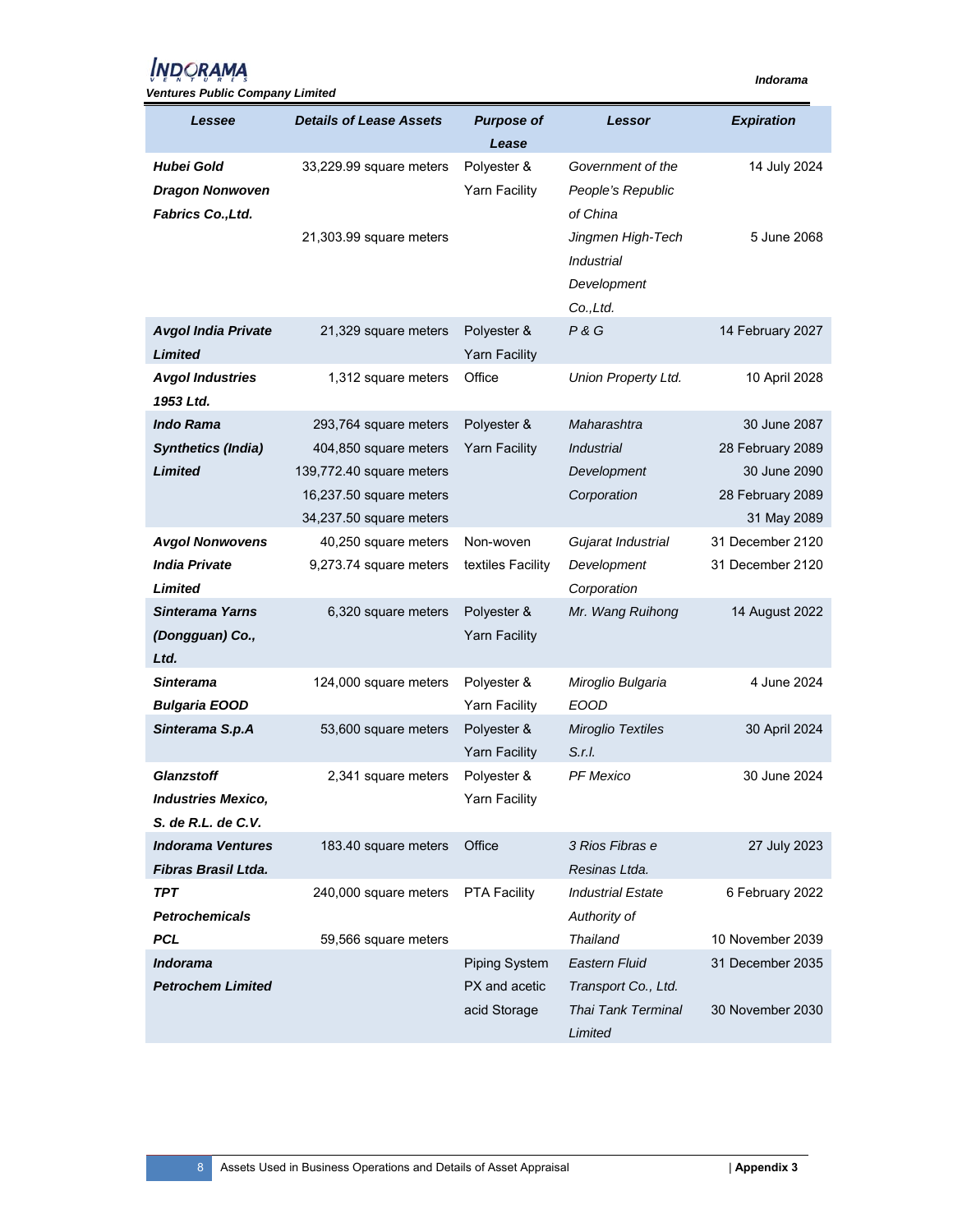## **INDORAMA**

| <b>Ventures Public Company Limited</b> |                                |                       |                            |                   |
|----------------------------------------|--------------------------------|-----------------------|----------------------------|-------------------|
| Lessee                                 | <b>Details of Lease Assets</b> | <b>Purpose of</b>     | Lessor                     | <b>Expiration</b> |
|                                        |                                | Lease                 |                            |                   |
| PT.Indorama                            | 76,090 square meters           | <b>PTA Facility</b>   | Government of              | 13 June 2034      |
| <b>Petrochemicals</b>                  | 19,850 square meters           |                       | Indonesia                  | 18 August 2034    |
|                                        | 15,710 square meters           |                       |                            | 21 September 2034 |
|                                        | 47,090 square meters           |                       |                            | 13 June 2034      |
|                                        | 1,720 square meters            |                       |                            | 24 September 2026 |
|                                        | 75,000 square meters           |                       | PT.Pelindo                 | 18 July 2038      |
| <b>Indorama Ventures</b>               | 3,900,562.56 square            | <b>EG/EO Facility</b> | Celanese Ltd.              | 5 December 2098   |
| (Oxide & Glycols)                      | meters                         |                       |                            |                   |
| LLC U.S.(D.E.)                         |                                |                       |                            |                   |
| <b>Indorama Ventures</b>               | 13,826.63 square meters        | Warehouse             | <b>Trinity Warehousing</b> | Upon the          |
| <b>Xylenes &amp; PTA</b>               |                                |                       | and Distribution           | termination of    |
| <b>LLC</b>                             | 4,180.64 square meters         | Warehouse             | Hillsboro Gin Co<br>Inc.   | agreement         |
| <b>Indorama Ventures</b>               | 146,849 square meters          | <b>PTA Facility</b>   | <b>IAPMEI</b>              | 6 August 2027     |
| <b>Portugal PTA-</b>                   |                                |                       |                            |                   |
| <b>Unipessoal LDA.</b>                 |                                |                       |                            |                   |
| <b>Beverage Plastic</b>                | 18,967.18 square meters        | Warehouse &           | Silverwood                 | 20 March 2031     |
| (Holding) Limited                      |                                | Office                | <b>Business Park</b>       |                   |
|                                        |                                |                       | Limited                    |                   |
| TTI GmbH                               | 1,568 square meters            | Technical             | Glanzstoffhaus             | Upon the          |
|                                        |                                | Center                |                            | termination of    |
|                                        | 1,193 square meters            | Laboratory            |                            | agreement         |
|                                        | 970 square meters              | Storage               |                            |                   |
|                                        | 600 square meters              | Storage               | <b>Buenger</b>             | Upon the          |
|                                        |                                |                       |                            | termination of    |
|                                        |                                |                       |                            | agreement         |
| <b>Indorama Ventures</b>               | 21,500 square meters           | Thermoelectric        | <b>IAPMEI</b>              | 6 August 2027     |
| <b>Portugal Utility,</b>               |                                | plant                 |                            |                   |
| Unipessoal Lda.                        |                                |                       |                            |                   |
| <b>Tereftailicos</b>                   | 99,007.40 square meters        | Factory               | M&G Fibras e               | Upon the          |
| <b>Industries</b>                      |                                |                       | Resinas Ltda.              | termination of    |
| Quimicas Ltda.                         |                                |                       |                            | agreement         |
| <b>Indorama Ventures</b>               | 19,250 square meters           | Factory               | Gujarat Industrial         | 28 February 2091  |
| <b>Oxides</b>                          |                                |                       | Development                |                   |
| Ankleshwar                             |                                |                       | Corporation (GIDC)         |                   |
| <b>Private Limited</b>                 |                                |                       |                            |                   |
| <b>Indorama Ventures</b>               | 20,893.92 square meters        | Factory               | Ascend                     | 14 December 2043  |
| <b>Oxides LLC</b>                      |                                |                       | Performance                |                   |
|                                        |                                |                       | <b>Materials LLC</b>       |                   |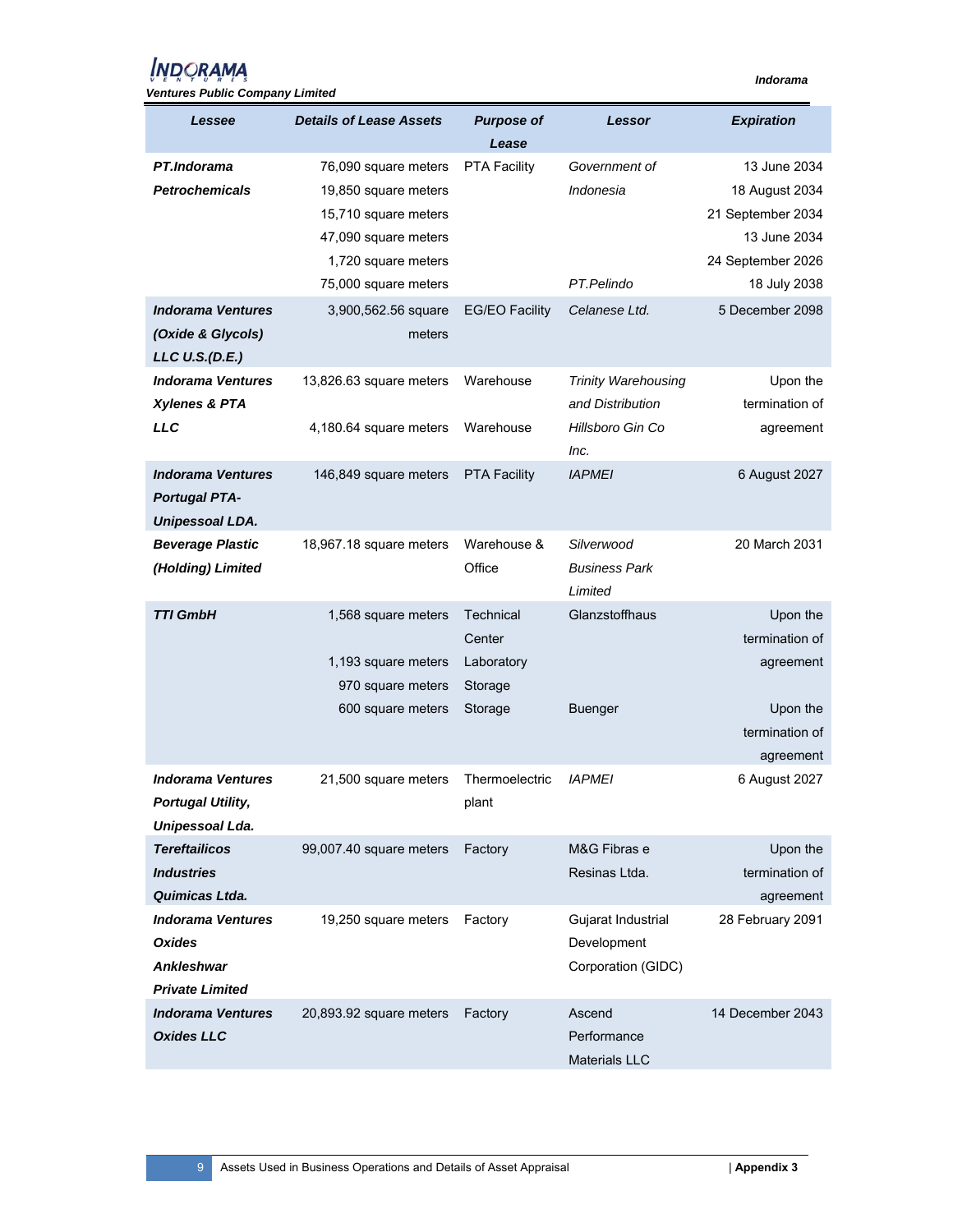*Ventures Public Company Limited* 

| Lessee                   | <b>Details of Lease Assets</b> | <b>Purpose of</b><br>Lease | Lessor           | <b>Expiration</b> |
|--------------------------|--------------------------------|----------------------------|------------------|-------------------|
| <b>Indorama Ventures</b> | 9,720 square meters            | Reserch &                  | Brooklyn Pty Ltd | 30 September 2022 |
| Oxides Australia         |                                | Development                |                  |                   |
| <b>PTY Limited</b>       |                                | Center                     |                  |                   |

#### *Thai Board of Investment Tax Incentives*

Under the Industrial Investment Promotion Act B.E. 2520, the Company and certain subsidiaries incorporated in Thailand have been Granted privileges by the Board of Investment at various times relating to manufacturing of worsted wool yarn, wool top, polyester fiber, PTA, PET resin, PET preforms and closures, amorphous resin and the operation of the TPT Petrochemicals cogeneration plant (the "promoted operations"). The privileges Granted, subject to compliance with the terms and conditions prescribed in the relevant promotional certificates, include:

- (a) exemption from payment of import duty on machinery approved by the Board of Investment;
- (b) exemption from payment of income tax on net profit from promoted operations for a period of eight years from the date on which income is deemed to be first derived from such operations;
- (c) a 50% reduction in the normal income tax rate on the net profit derived from promoted operations for a period of five years, commencing from the expiry date in (b) above;
- (d) a five-year carry forward period for losses for tax purposes from promoted operations during the period in (b) above;
- (e) income exclusions and additional deductions in computing the taxable income for promoted operations during the period in (b) above;
- (f) exemption from income tax on dividend paid to the shareholders from the profit of the promoted operations during the corporate income tax exemption period; and
- (g) double deduction of the cost of transportation, electricity and water supply for corporate income tax purposes for a period of ten years, from the date on which income is deemed to be first derived from the promoted operations.

Moreover, other non Thai subsidiaries of the Company operating in various jusrisduictions may have their own incentives from the local Governemnet.

The table below summarizes the expiry dates of our BOI tax incentives got by the subsidiary as of  $31st$ December 2021.

| <b>Subsidiary</b>                                                 | <b>Year of Expiry for Full</b><br><b>Exemption from Tax</b> | Year of Expiry for 50%<br><b>Reduction in Tax</b> |
|-------------------------------------------------------------------|-------------------------------------------------------------|---------------------------------------------------|
| Asia Pet (Thailand) Ltd.<br>(BOI Certificate No. 5089(2)/2556)    | 2021                                                        |                                                   |
| Indorama Polymers PCL<br>(BOI Certificate No. 5090(2)/2556)       | 2021                                                        |                                                   |
| Indorama Petrochem Ltd.<br>(BOI Certificate No. 1123(2)/2547)     | 2014                                                        | 2019                                              |
| Indorama Petrochem Ltd.<br>(BOI Certificate No. 60-0436-0-00-0-2) |                                                             |                                                   |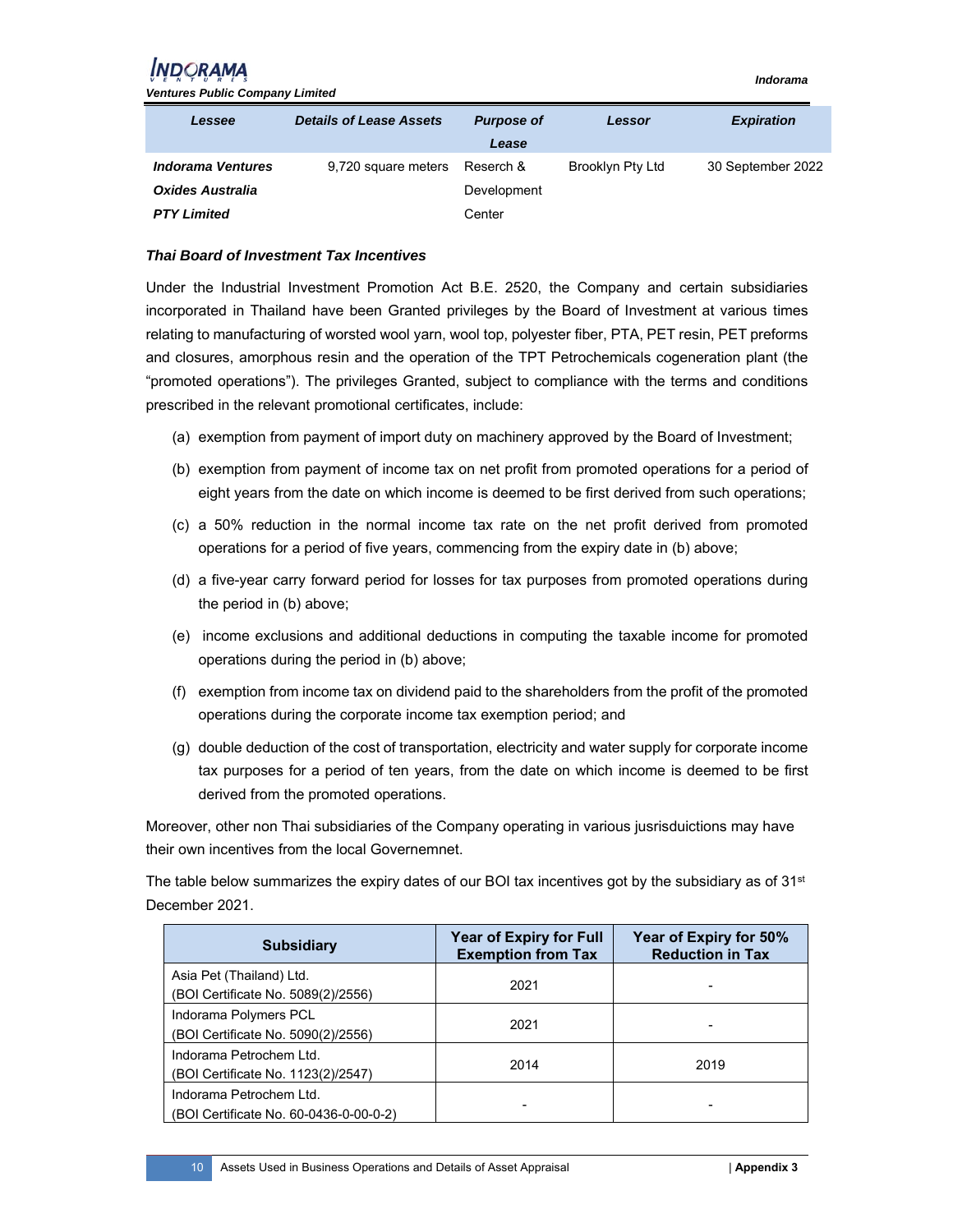| <b>Ventures Public Company Limited</b>   |                                                             |                                                   |
|------------------------------------------|-------------------------------------------------------------|---------------------------------------------------|
| <b>Subsidiary</b>                        | <b>Year of Expiry for Full</b><br><b>Exemption from Tax</b> | Year of Expiry for 50%<br><b>Reduction in Tax</b> |
| Indorama Petrochem Ltd.                  | 2024                                                        |                                                   |
| (BOI Certificate No. 61-0867-1-00-1-0)   |                                                             |                                                   |
| <b>TPT Petrochemical PCL</b>             | 2014                                                        | 2019                                              |
| (BOI Certificate No. 1121(2)/2549)       |                                                             |                                                   |
| <b>TPT Petrochemical PCL</b>             |                                                             |                                                   |
| (BOI Certificate No. 1965/Or.Or./2552)   |                                                             |                                                   |
| Indorama Polyester Industries PCL        |                                                             |                                                   |
| (BOI Certificate No. 1271(2)/2552)       | 2017                                                        | 2022                                              |
| Indorama Polyester Industries PCL        |                                                             |                                                   |
| (BOI Certificate No. 1969(2)/2554)       | 2021                                                        | 2026                                              |
| Indorama Polyester Industries PCL        |                                                             |                                                   |
| (BOI Certificate No. 63-0655-1-00-0-0)   |                                                             |                                                   |
| Indorama Polyester Industries PCL        |                                                             |                                                   |
| (BOI Certificate No. 63-0650-1-00-1-0)   | 2024 (estimated)                                            |                                                   |
| Toyobo Indorama Advanced Fibers Co., Ltd |                                                             |                                                   |
| (BOI Certificate No. 64-0-791-1-00-1-0)  | 2022 (estimated)                                            |                                                   |
| Petform (Thailand) Ltd.                  |                                                             |                                                   |
| (BOI Certificate No. 1812 (2)/2552)      | 2017                                                        |                                                   |
| Petform (Thailand) Ltd.                  |                                                             |                                                   |
|                                          | 2020                                                        |                                                   |
| (BOI Certificate No. 2556 (2)/2554)      |                                                             |                                                   |
| Petform (Thailand) Ltd.                  | 2020                                                        | 2025                                              |
| (BOI Certificate No. 1213 (2)/2555)      |                                                             |                                                   |
| Petform (Thailand) Ltd.                  | 2020                                                        | 2025                                              |
| (BOI Certificate No. 2142 (2)/2555)      |                                                             |                                                   |
| Petform (Thailand) Ltd.                  | 2021                                                        |                                                   |
| (BOI Certificate No. 5137(2)/2556)       |                                                             |                                                   |
| Petform (Thailand) Ltd.                  | 2021                                                        |                                                   |
| (BOI Certificate No. 5138(2)/2556)       |                                                             |                                                   |
| Petform (Thailand) Ltd.                  | 2021                                                        |                                                   |
| (BOI Certificate No. 5139(2)/2556)       |                                                             |                                                   |
| Petform (Thailand) Ltd.                  |                                                             |                                                   |
| (BOI Certificate No. 2094(2)/2556)       | 2021                                                        | 2026                                              |
| Petform (Thailand) Ltd.                  |                                                             |                                                   |
| (BOI Certificate No. 1199(2)/2557)       | 2022                                                        |                                                   |
| Petform (Thailand) Ltd.                  |                                                             |                                                   |
| (BOI Certificate No. 2453(2)/2557)       | 2023                                                        |                                                   |
| Petform Thailand Ltd                     |                                                             |                                                   |
| (BOI Certificate No. 2435(2)/2557)       | 2023                                                        |                                                   |
| Petform (Thailand) Ltd.                  |                                                             |                                                   |
| (BOI Certificate No. 2587(2)/2557)       | 2025                                                        |                                                   |
| Petform (Thailand) Ltd.                  |                                                             |                                                   |
| (BOI Certificate No. 2588(2)/2557)       | 2026                                                        |                                                   |
|                                          |                                                             |                                                   |
| Indorama Ventures Global Services Ltd.   |                                                             |                                                   |
| (BOI Certificate No. 1236/2557)          |                                                             |                                                   |
| Indorama Ventures Global Services Ltd.   |                                                             |                                                   |
| (BOI Certificate No. 59-0783-1-00-0-0)   |                                                             |                                                   |
| ES FiberVisions (Thailand) Ltd.          |                                                             |                                                   |
| (BOI Certificate No. 2412(2)/2557)       | 2024                                                        | 2029                                              |